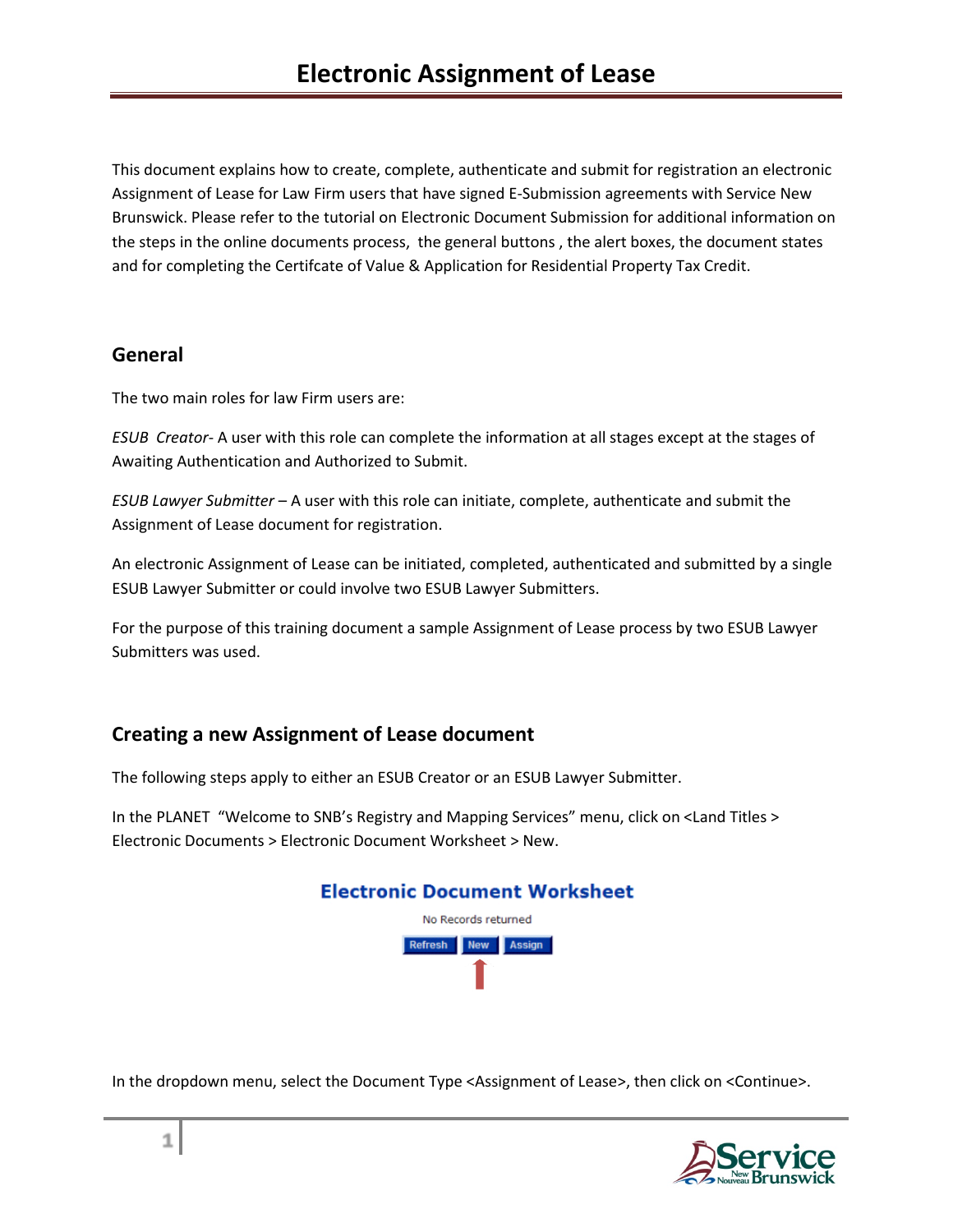## **Electronic Assignment of Lease**



Enter the PID and then click on <Insert>.



The Assignment of Lease form will open. All Interest Holders of type Lessee will have a corresponding <Assignor> dropdown box with Yes or No values. Select <Yes> for the lease that is to be assigned.

|                                                       |           |                      |             |             | <b>Interest Holders</b> |               |             |      |          |
|-------------------------------------------------------|-----------|----------------------|-------------|-------------|-------------------------|---------------|-------------|------|----------|
| Name                                                  | Qualifier | <b>Interest Type</b> | <b>Type</b> | County      | Registration<br>Date    | <b>Number</b> | <b>Book</b> | Page | Assignor |
| Tetagouche<br>CBDC Inc.                               |           | Owner                | 1100        | Restigouche | 2008-02-29              | 25254658      |             |      |          |
| Caisse Populaire<br>Tetagouche Ltee                   |           | Mortgagee            | 5110        | Restigouche | 2008-02-29              | 25254740      |             |      |          |
| Dr Dolittle<br>Corporation<br>Professionnelle<br>Inc. |           | Lessee               | 2100        | Restigouche | 2009-02-17              | 26835208      |             |      | Yes v    |

In the Assignee block, click < Add Assignee>.



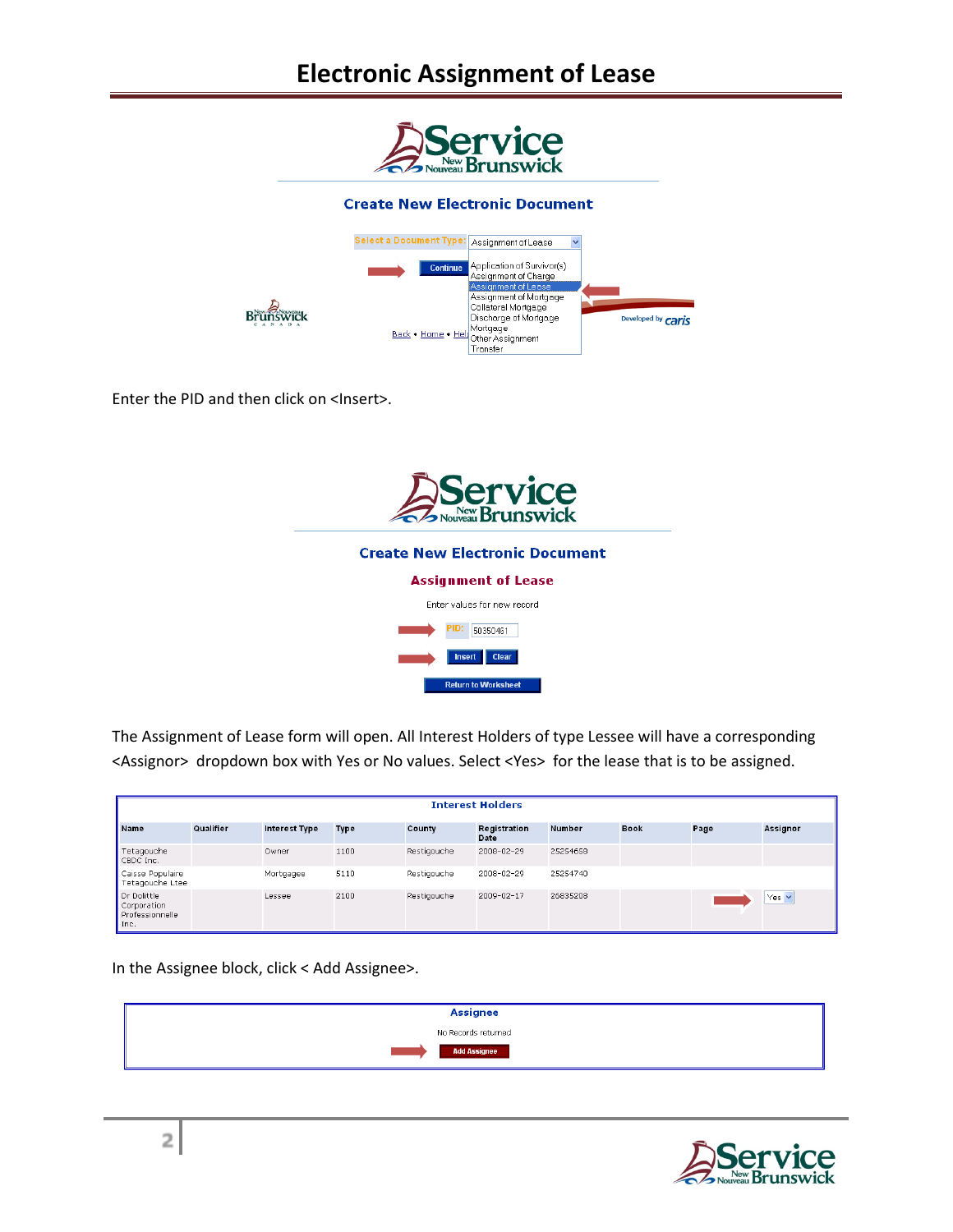Enter the name and address of the Assignee or select the Assignee's name from the List of Values (LOV).



### **Assignee**

| $\ddotmark$<br>$\checkmark$<br>$\ddot{\phantom{1}}$<br>875<br>Main<br>$\checkmark$<br>Street-English<br>$\checkmark$<br>Campbellton<br>N <sub>B</sub><br>LOV<br>Canada<br>LOV<br>E3N 3G1                                                                                                                                                                      | <b>Enterprise Name:</b> | Coffee Cup Inc. | LOV |
|---------------------------------------------------------------------------------------------------------------------------------------------------------------------------------------------------------------------------------------------------------------------------------------------------------------------------------------------------------------|-------------------------|-----------------|-----|
|                                                                                                                                                                                                                                                                                                                                                               | <b>Crown Name:</b>      |                 |     |
| <b>First Name:</b><br><b>Middle Name:</b><br>Qualifier<br>Comp Site ID:<br>Postal Delivery:<br>Postal Delivery ID:<br><b>Postal Station Name:</b><br>Floor:<br>Unit Type:<br>Unit ID:<br><b>Building Name:</b><br><b>Civic Number:</b><br>Suffix:<br><b>Street Name:</b><br><b>Street Type:</b><br><b>Street Direction:</b><br><b>Place Name:</b><br>Country: | <b>Last Name:</b>       |                 |     |
|                                                                                                                                                                                                                                                                                                                                                               |                         |                 |     |
|                                                                                                                                                                                                                                                                                                                                                               |                         |                 |     |
|                                                                                                                                                                                                                                                                                                                                                               |                         |                 |     |
|                                                                                                                                                                                                                                                                                                                                                               |                         |                 |     |
|                                                                                                                                                                                                                                                                                                                                                               |                         |                 |     |
|                                                                                                                                                                                                                                                                                                                                                               |                         |                 |     |
|                                                                                                                                                                                                                                                                                                                                                               |                         |                 |     |
|                                                                                                                                                                                                                                                                                                                                                               |                         |                 |     |
|                                                                                                                                                                                                                                                                                                                                                               |                         |                 |     |
|                                                                                                                                                                                                                                                                                                                                                               |                         |                 |     |
|                                                                                                                                                                                                                                                                                                                                                               |                         |                 |     |
|                                                                                                                                                                                                                                                                                                                                                               |                         |                 |     |
|                                                                                                                                                                                                                                                                                                                                                               |                         |                 |     |
| Province/State:<br>Postal Code:                                                                                                                                                                                                                                                                                                                               |                         |                 |     |
|                                                                                                                                                                                                                                                                                                                                                               |                         |                 |     |
|                                                                                                                                                                                                                                                                                                                                                               |                         |                 |     |
|                                                                                                                                                                                                                                                                                                                                                               |                         |                 |     |
|                                                                                                                                                                                                                                                                                                                                                               |                         |                 |     |
|                                                                                                                                                                                                                                                                                                                                                               |                         |                 |     |
|                                                                                                                                                                                                                                                                                                                                                               |                         |                 |     |

Click on <Insert>.

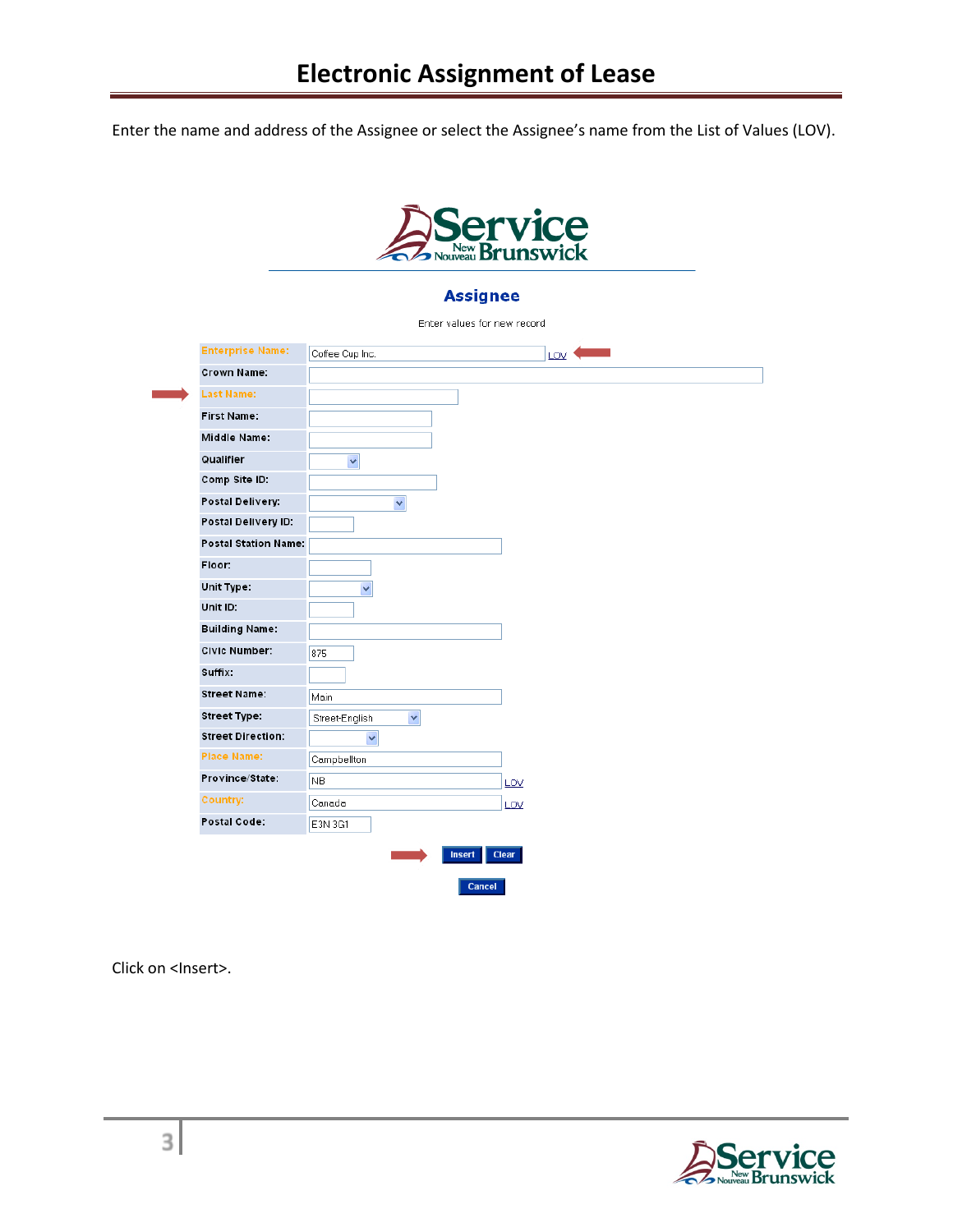#### **Document Information**:

Fill in the orange mandatory fields, and any other fields as required.

User Supplied Reference - This is a field where users can enter information to assist them in tracking billing related to the current assignment.

Indicate if the lease is for a term of less than 25 years. If the lease is for a term of 25 years or more, it will be **mandatory** to fill in the **Certificate of Value**.

| <b>User Supplied Reference:</b> | 2011-459875 |
|---------------------------------|-------------|
| <b>Instrument Type:</b>         | 2810        |
| Language of Document:           | English v   |
| Lease less than 25 years:       | ⊙Yes ONo    |
| <b>Comments:</b>                |             |
|                                 |             |

### **Requesting Authentication**

At this stage, all the blocks have been completed with the exception of the Authentication block. Once you have reviewed the document, you are ready to request authentication. Select the lawyer for the Assignor, or the ESUB Creator working for the lawyer for the Assignor, from the list of values (LOV) and click on <Request Authentication>



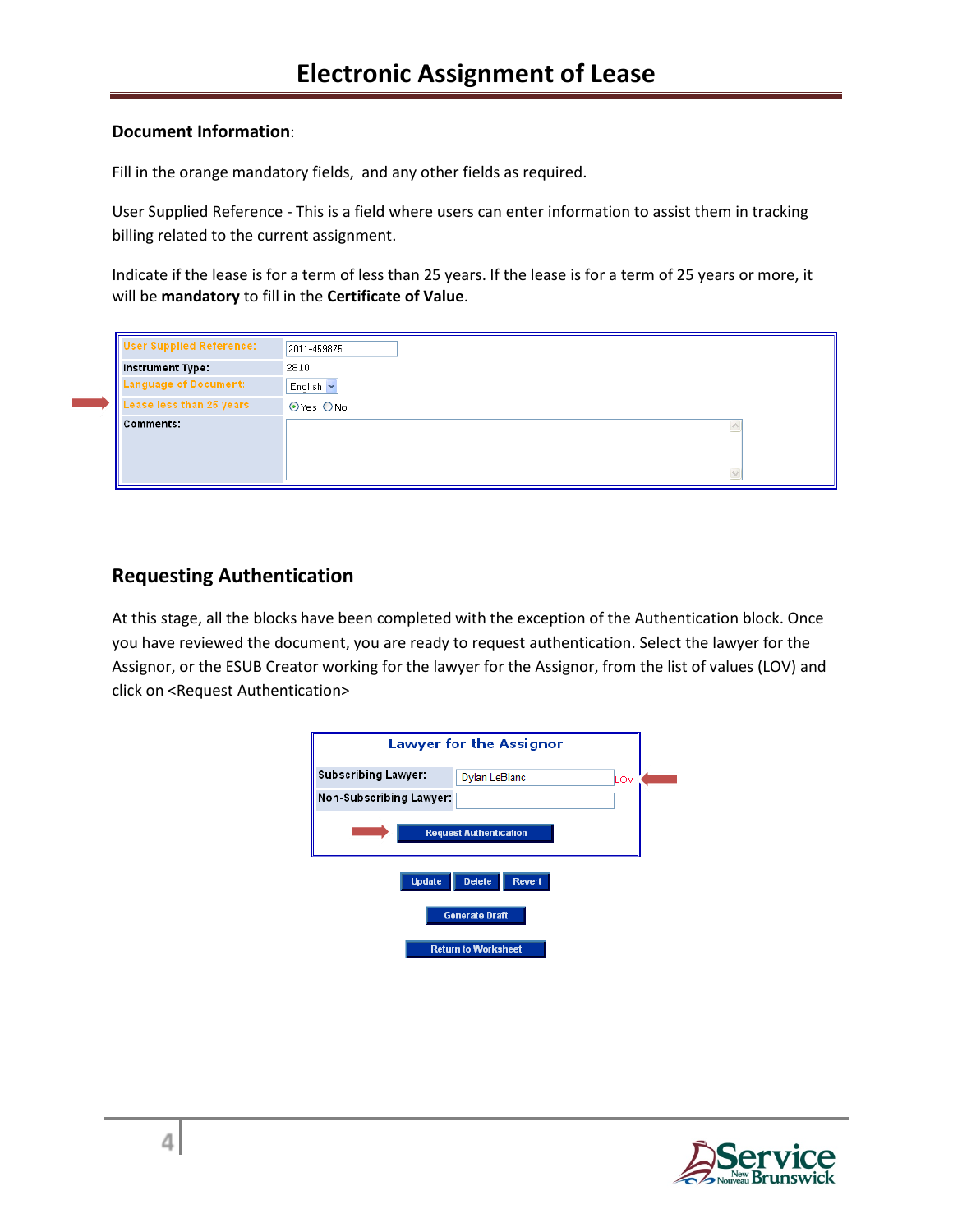### **Verify for Authentication:**

The following steps apply to either an ESUB Creator or an ESUB Lawyer Submitter representing the Assignor.

On the electronic document worksheet, select the Electronic Assignment of Lease document you wish to work on by clicking on the PID link.

|            |                      |                      | Service<br>S <sub>Nouveau</sub> Brunswick<br><b>Electronic Document Worksheet</b> |                          |                        |
|------------|----------------------|----------------------|-----------------------------------------------------------------------------------|--------------------------|------------------------|
| <b>PID</b> | <b>Owner Name</b>    | <b>Document Type</b> | <b>Creation Date/Time</b>                                                         | <b>Status</b>            | <b>Requested By</b>    |
| 50350461   | Tetagouche CBDC Inc. | Assignment of Lease  | 2012-11-28 16:11:28                                                               | Requested Authentication | <b>Shirley Cormier</b> |
|            |                      |                      | Assign<br>Refresh<br><b>New</b>                                                   |                          |                        |

Obtain the necessary names of the signatories and complete the Authentication block. If the field for the Assignee is filled in, the signature line will appear on the PDF version of the Assignment of Lease created. Check off the appropriate boxes for Marital Property and Affidavit/Declaration of Marital Status Executed. Click on <Update>.

|                         |                                                               | <b>Authentication</b>                              |                                                  |                                                   |             |      |      |
|-------------------------|---------------------------------------------------------------|----------------------------------------------------|--------------------------------------------------|---------------------------------------------------|-------------|------|------|
| Date (yyyy-mm-dd):      | 2012-11-28                                                    |                                                    |                                                  |                                                   |             |      |      |
| Witness                 | Assignor                                                      | Attorney/Officer                                   | County                                           | <b>Registration Particulars for POA</b><br>Number | <b>Book</b> | Page | Year |
| Phillip Smith           | Dr Dolittle Corporation Professionnelle Inc.                  | Robert Dolittle, presider                          | $\overline{\mathbf{v}}$                          |                                                   |             |      |      |
|                         | Dr Dolittle Corporation Professionnelle Inc.                  |                                                    | $\ddotmark$                                      |                                                   |             |      |      |
| Witness                 | Assignee                                                      | Attorney/Officer                                   | Registration Particulars for POA                 |                                                   |             |      |      |
|                         | Coffee Cup Inc.<br>Coffee Cup Inc.                            |                                                    | County<br>$\overline{\mathbf{v}}$<br>$\ddotmark$ | Number                                            | <b>Book</b> | Page | Year |
| <b>Marital Property</b> | Yes $\nabla$                                                  | No <sub>1</sub>                                    |                                                  |                                                   |             |      |      |
|                         | Affidavit/Declaration of Marital Status Execu<br>Yes $\nabla$ | No $\square$                                       |                                                  |                                                   |             |      |      |
|                         | <b>Reject Assignment</b>                                      | <b>Print Assignment</b><br><b>Update</b><br>Revert |                                                  |                                                   |             |      |      |

Note: At this stage the Assignment may be printed by clicking on <Print Assignment > and sent for collection of signatures. Whether this is done at this step by the ESUB Creator of the Assignor or at the next step, by the ESUB Lawyer Submitter of the Assignor is a business process decision for each Law Firm.

Click on <Verify for Authentication>. If the user is a Creator, the electronic Assignment of Lease will be moved to the selected lawyer's worksheet. If the user is a lawyer, it will update the current view.

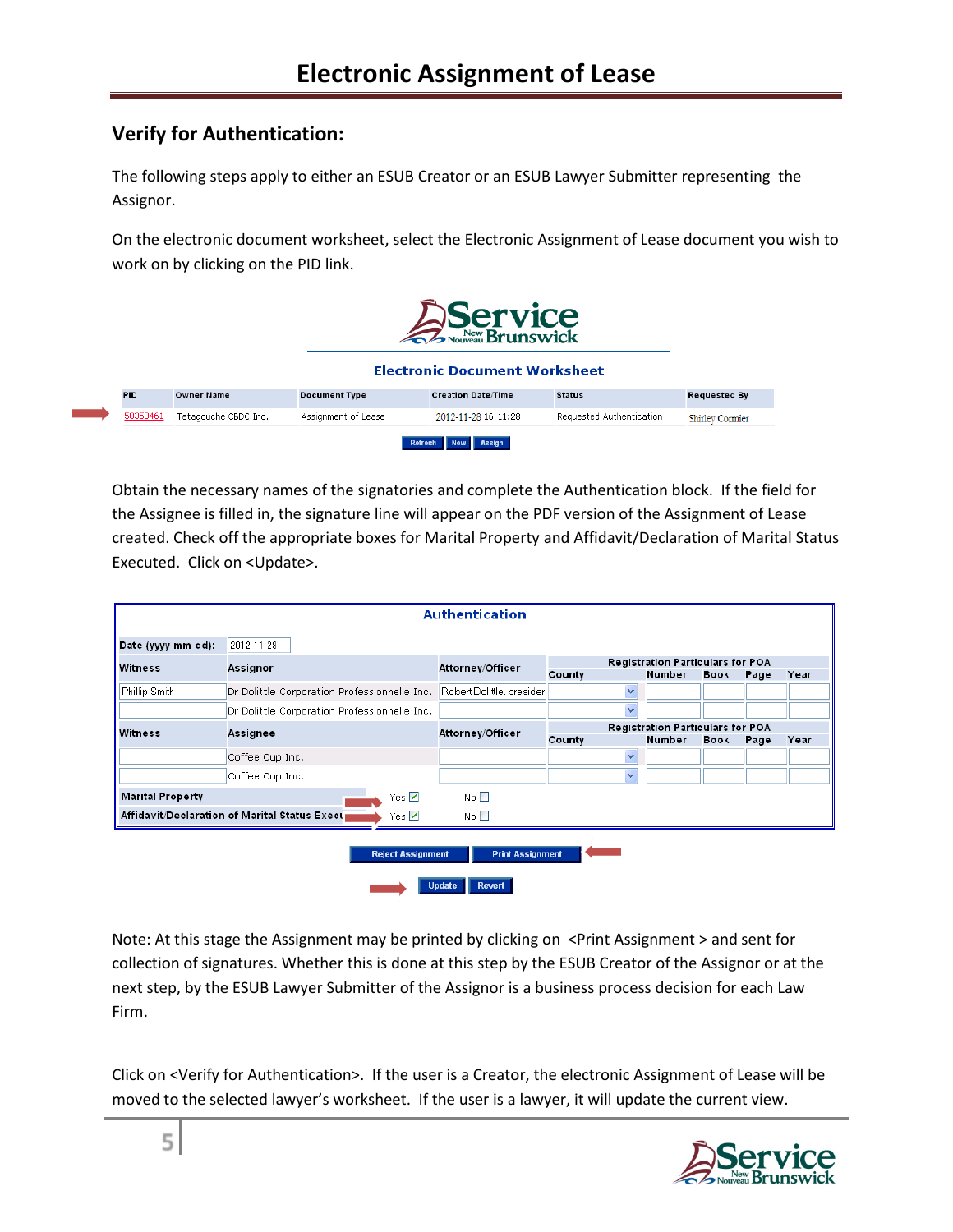## **Electronic Assignment of Lease**



### **Authenticating an Assignment of Lease.**

The following steps apply to an ESUB Lawyer Submitter only, being either the lawyer representing both the assignor and the assignee, the lawyer representing the other non-subcribing lawyer or the lawyer for the Assignor.

Click on <Print Assignment > to generate a PDF file for printing to review the final document and compare it to the signed original.

| <b>Reject Assignment</b>     |                            | <b>Print Assignment</b> |     |
|------------------------------|----------------------------|-------------------------|-----|
| <b>Authenticate</b>          | Dylan LeBlanc              |                         | LOV |
|                              | <b>Update</b>              | <b>Revert</b>           |     |
| <b>Return for Correction</b> |                            | Dylan LeBlanc           | LOV |
|                              | <b>Return to Worksheet</b> |                         |     |

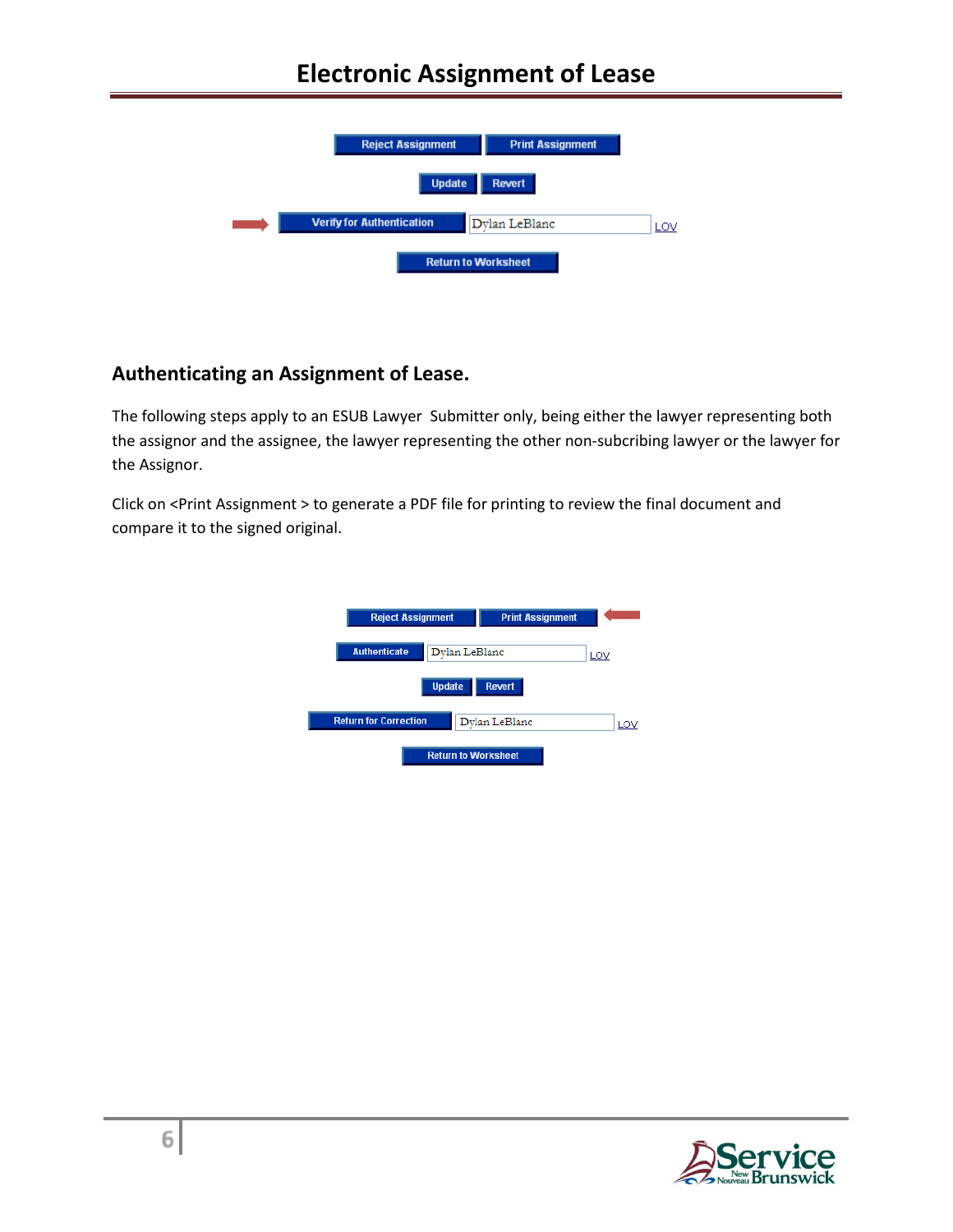| Form 23<br><b>ASSIGNMENT</b><br>Land Titles Act, S.N.B. 1981, c.L-1.1, s.29, 31,43<br><b>Parcel Identifier:</b><br>50350461<br>Assignor:<br>Dr Dolittle Corporation Professionnelle Inc.<br><b>PO BOX 125</b><br>Campbellton NB<br><b>E3N 3G1</b><br>Assignee:<br>Coffee Cup Inc.<br>875 Main ST<br>Campbellton NB<br>Type of Instrument Assigned: Lease, Notice of Lease or Sub-Lease<br>Registration Particulars of Instrument Assigned:<br>Lease, Notice of Lease or Sub-<br>26835208<br>Lease<br>The assignor assigns to the assignee the specified instrument registered against the<br>specified parcel.<br>Date: 2012-11-28<br><b>Witness:</b><br>Assignor:<br><b>Phillip Smith</b><br>Dr Dolittle Corporation Professionnelle Inc.<br>Robert Dolittle, President |  | Page 1 of |
|--------------------------------------------------------------------------------------------------------------------------------------------------------------------------------------------------------------------------------------------------------------------------------------------------------------------------------------------------------------------------------------------------------------------------------------------------------------------------------------------------------------------------------------------------------------------------------------------------------------------------------------------------------------------------------------------------------------------------------------------------------------------------|--|-----------|
|                                                                                                                                                                                                                                                                                                                                                                                                                                                                                                                                                                                                                                                                                                                                                                          |  |           |
|                                                                                                                                                                                                                                                                                                                                                                                                                                                                                                                                                                                                                                                                                                                                                                          |  |           |
|                                                                                                                                                                                                                                                                                                                                                                                                                                                                                                                                                                                                                                                                                                                                                                          |  |           |
|                                                                                                                                                                                                                                                                                                                                                                                                                                                                                                                                                                                                                                                                                                                                                                          |  |           |
|                                                                                                                                                                                                                                                                                                                                                                                                                                                                                                                                                                                                                                                                                                                                                                          |  |           |
|                                                                                                                                                                                                                                                                                                                                                                                                                                                                                                                                                                                                                                                                                                                                                                          |  |           |
|                                                                                                                                                                                                                                                                                                                                                                                                                                                                                                                                                                                                                                                                                                                                                                          |  |           |
|                                                                                                                                                                                                                                                                                                                                                                                                                                                                                                                                                                                                                                                                                                                                                                          |  |           |
|                                                                                                                                                                                                                                                                                                                                                                                                                                                                                                                                                                                                                                                                                                                                                                          |  |           |
|                                                                                                                                                                                                                                                                                                                                                                                                                                                                                                                                                                                                                                                                                                                                                                          |  |           |
|                                                                                                                                                                                                                                                                                                                                                                                                                                                                                                                                                                                                                                                                                                                                                                          |  |           |
|                                                                                                                                                                                                                                                                                                                                                                                                                                                                                                                                                                                                                                                                                                                                                                          |  |           |
|                                                                                                                                                                                                                                                                                                                                                                                                                                                                                                                                                                                                                                                                                                                                                                          |  |           |
|                                                                                                                                                                                                                                                                                                                                                                                                                                                                                                                                                                                                                                                                                                                                                                          |  |           |
|                                                                                                                                                                                                                                                                                                                                                                                                                                                                                                                                                                                                                                                                                                                                                                          |  |           |
|                                                                                                                                                                                                                                                                                                                                                                                                                                                                                                                                                                                                                                                                                                                                                                          |  |           |
|                                                                                                                                                                                                                                                                                                                                                                                                                                                                                                                                                                                                                                                                                                                                                                          |  |           |
|                                                                                                                                                                                                                                                                                                                                                                                                                                                                                                                                                                                                                                                                                                                                                                          |  |           |
|                                                                                                                                                                                                                                                                                                                                                                                                                                                                                                                                                                                                                                                                                                                                                                          |  |           |
|                                                                                                                                                                                                                                                                                                                                                                                                                                                                                                                                                                                                                                                                                                                                                                          |  |           |

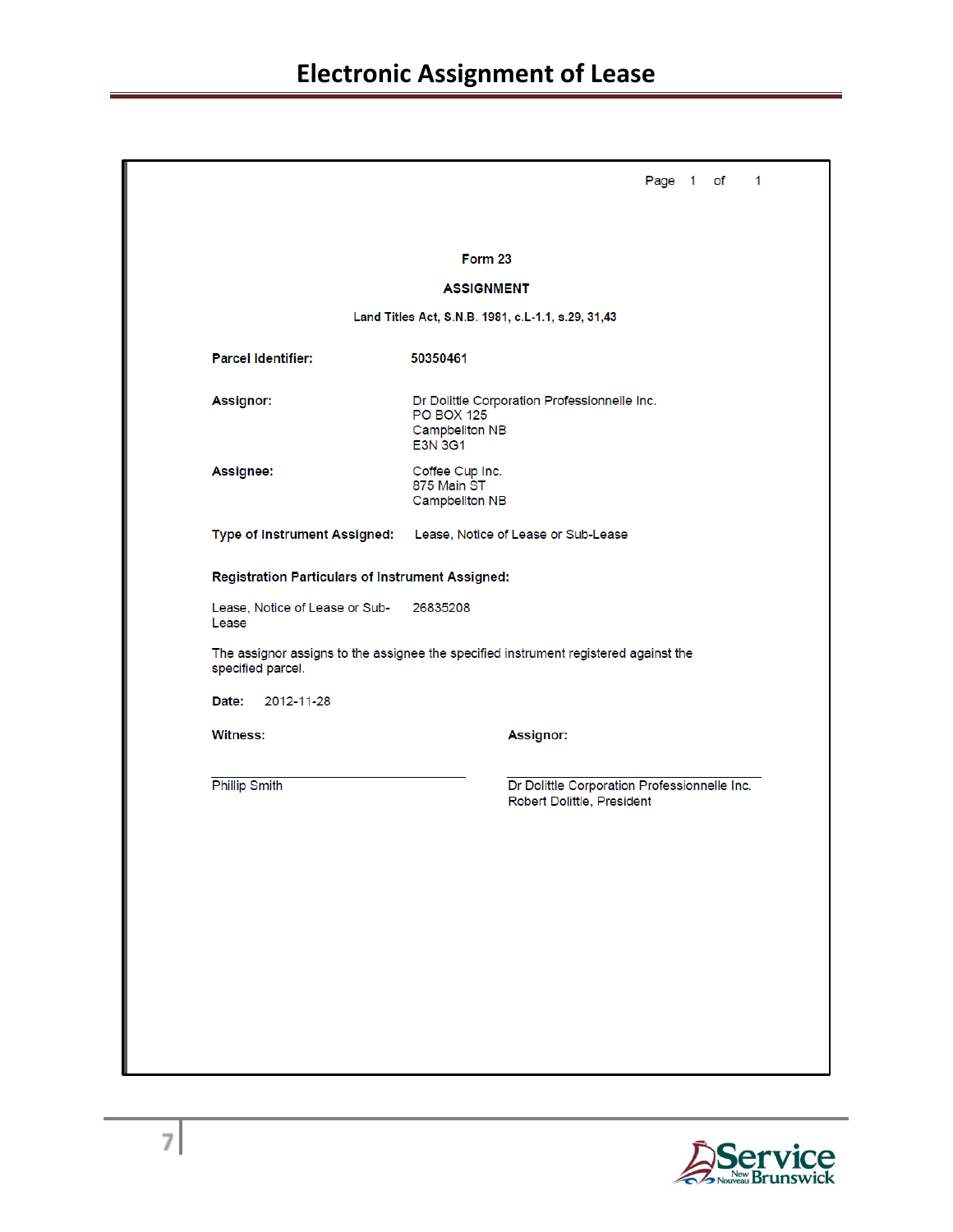When all data verification has been completed and you are satisfied that the electronic document is accurate and complete, set the certification check box to <Yes>. Click <Authenticate>.

|                         |                                                  |              | Authentication            |                                                                                                                                                                                                                                                                                                                                                                                                                                                                       |                                  |      |      |      |
|-------------------------|--------------------------------------------------|--------------|---------------------------|-----------------------------------------------------------------------------------------------------------------------------------------------------------------------------------------------------------------------------------------------------------------------------------------------------------------------------------------------------------------------------------------------------------------------------------------------------------------------|----------------------------------|------|------|------|
| Date (yyyy-mm-dd):      | 2012-11-28                                       |              |                           |                                                                                                                                                                                                                                                                                                                                                                                                                                                                       |                                  |      |      |      |
| Witness                 | Assignor                                         |              | Attorney/Officer          |                                                                                                                                                                                                                                                                                                                                                                                                                                                                       | Registration Particulars for POA |      |      |      |
|                         |                                                  |              |                           | County                                                                                                                                                                                                                                                                                                                                                                                                                                                                | Number                           | Book | Page | Year |
| Phillip Smith           | Dr Dolittle Corporation Professionnelle Inc.     |              | Robert Dolittle, Presider | $\checkmark$                                                                                                                                                                                                                                                                                                                                                                                                                                                          |                                  |      |      |      |
|                         | Dr Dolittle Corporation Professionnelle Inc.     |              |                           | $\checkmark$                                                                                                                                                                                                                                                                                                                                                                                                                                                          |                                  |      |      |      |
| Witness                 | Assignee                                         |              | Attorney/Officer          |                                                                                                                                                                                                                                                                                                                                                                                                                                                                       | Registration Particulars for POA |      |      |      |
|                         |                                                  |              |                           | County                                                                                                                                                                                                                                                                                                                                                                                                                                                                | Number                           | Book | Page | Year |
|                         | Coffee Cup Inc.                                  |              |                           | $\ddotmark$                                                                                                                                                                                                                                                                                                                                                                                                                                                           |                                  |      |      |      |
|                         | Coffee Cup Inc.                                  |              |                           | $\ddotmark$                                                                                                                                                                                                                                                                                                                                                                                                                                                           |                                  |      |      |      |
| <b>Marital Property</b> |                                                  | Yes $\nabla$ | No <sub>1</sub>           |                                                                                                                                                                                                                                                                                                                                                                                                                                                                       |                                  |      |      |      |
|                         | Affidavit/Declaration of Marital Status Executed | Yes $\nabla$ | No <sub>1</sub>           |                                                                                                                                                                                                                                                                                                                                                                                                                                                                       |                                  |      |      |      |
| Certification           |                                                  | Yes $\nabla$ | No $\square$              | I hereby certify that I have in my possession an instrument<br>designated for electronic submission by regulation under the Land<br>Titles Act, in prescribed form and in paper format that has been to<br>the best of my knowledge and belief, duly executed and witnessed,<br>accompanied by the appropriate proof of execution, and that this<br>electronic instrument contains every material provision and<br>particular contained in the said paper instrument. |                                  |      |      |      |



### **Release for Registration**

The following steps apply to either an ESUB Creator or an ESUB Lawyer Submitter.

At this point the document must be reviewed to ensure all the data is correct and complete. Once that is done click on <Release for Registration> which, in a two lawyer scenario, will return the document to the law firm representing the Assignee.

|                                 | <b>Reject Assignment</b>   |  |
|---------------------------------|----------------------------|--|
| <b>Release for Registration</b> | Shirley Cormier            |  |
|                                 | <b>Return to Worksheet</b> |  |

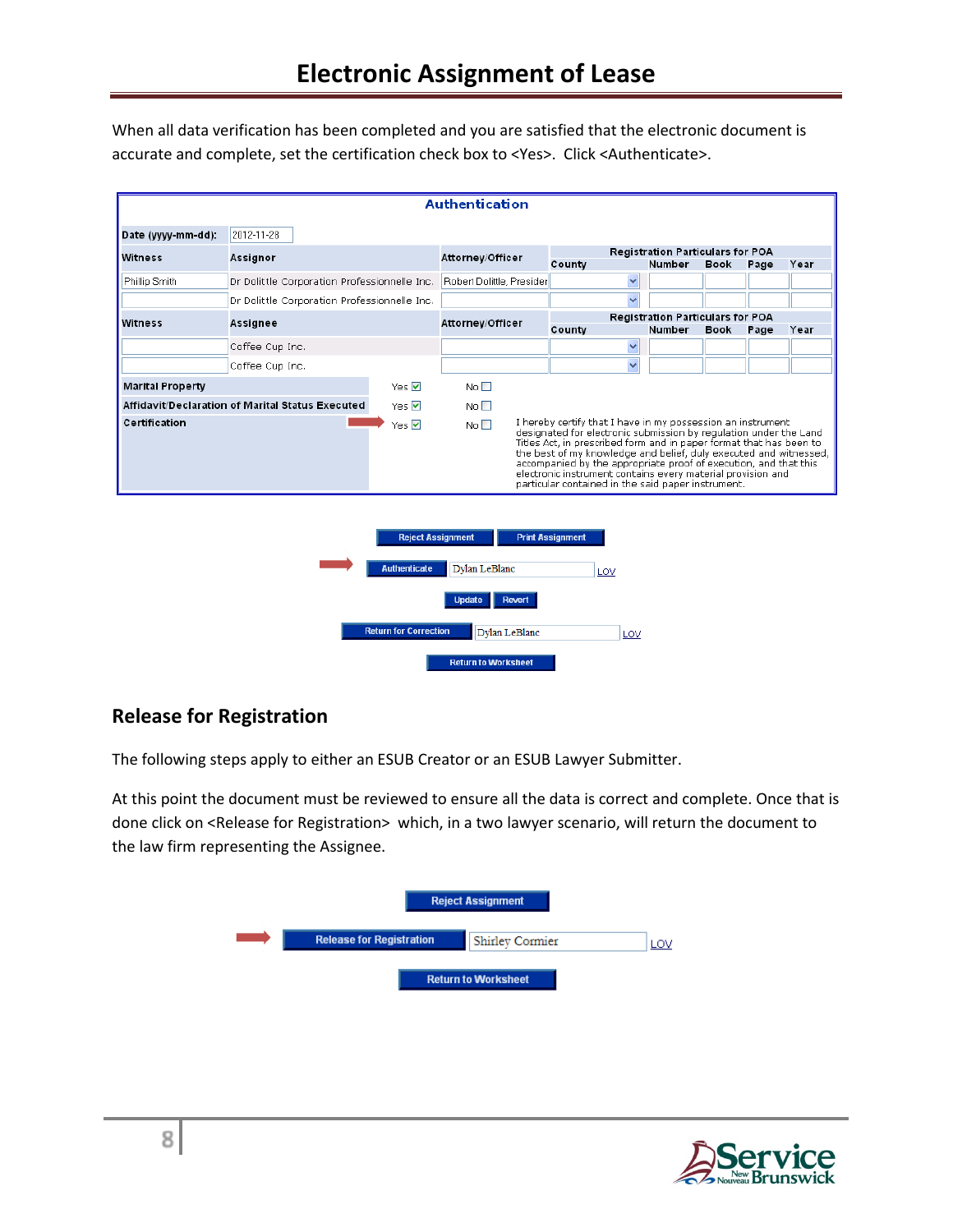### **Verify for Registration**

The following steps apply to either an ESUB Creator or an ESUB Lawyer Submitter representing the Assignee.

At this stage the document is read only.

If the term of the lease is 25 years or more, the Certificate of Value **must** be filled in before clicking on <Verify for Registration> . If the term of the lease is less than 25 years the Certificate of Value and Application for Residential Property Tax Credit button will not appear.

|                                | Certificate of Value and Application for Residential Property Tax Credit |  |
|--------------------------------|--------------------------------------------------------------------------|--|
| <b>Verify for Registration</b> | Paul Burton<br>LOV                                                       |  |
|                                | <b>Return to Worksheet</b>                                               |  |

Once the information has been verified, click on <Verify for Registration>.

### **Submit for Registration**

The following steps apply to an ESUB Lawyer Submitter representing the Assignee.

When all data verification has been completed and you are satisfied that the electronic document is accurate and complete, click <Submit for Registration>. The document is now sent to the Registrar.



A popup window will ask you to validate this choice. Click <OK>.

|  |  |       | You have requested to submit this document for Registration. Are you sure you wish to do this? |  |
|--|--|-------|------------------------------------------------------------------------------------------------|--|
|  |  |       |                                                                                                |  |
|  |  | ancel |                                                                                                |  |

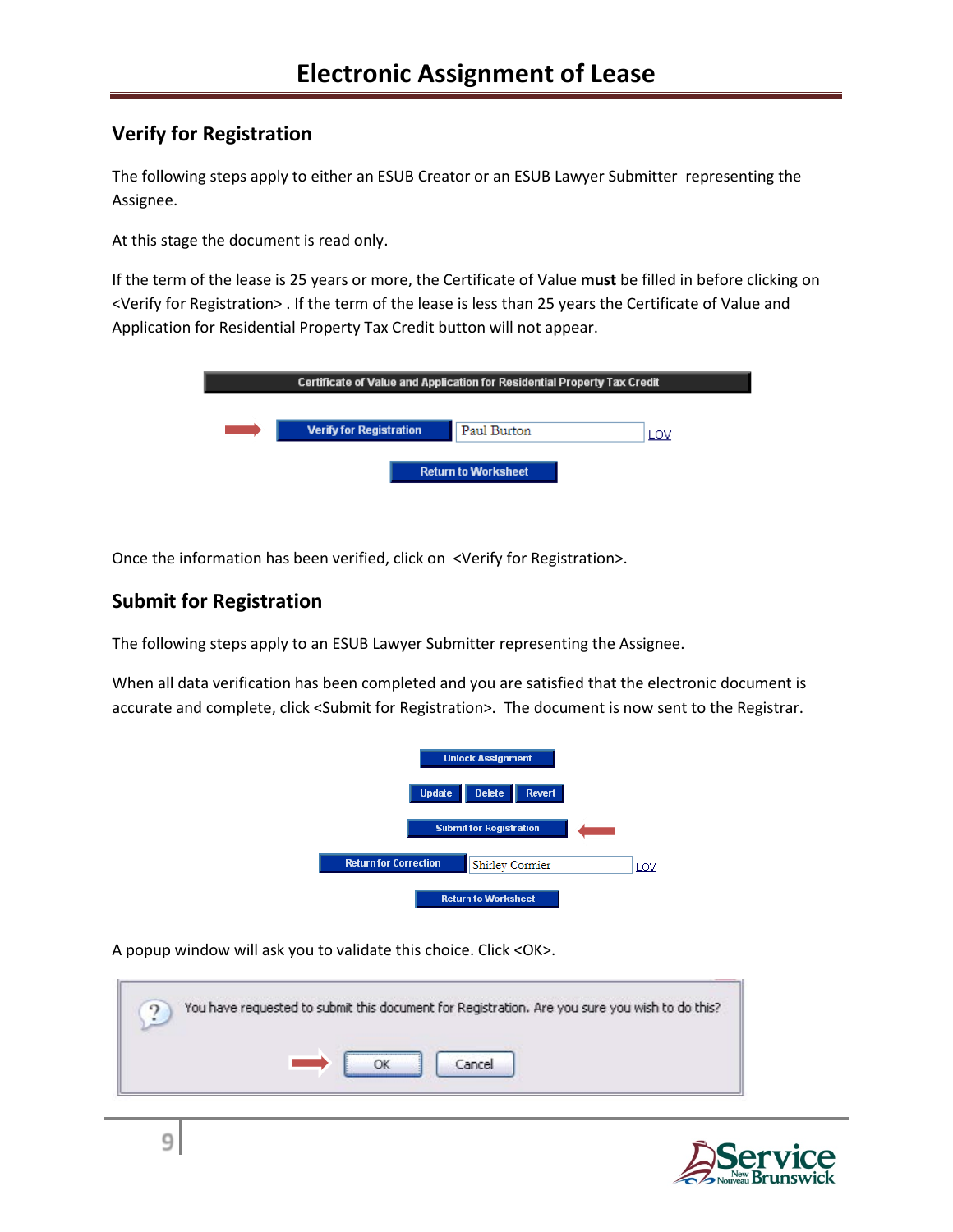You will then see the following screen displaying the registration costs. Click <OK> when ready. These charges will be debited via the Electronic Funds transfer upon successful registration.



**Electronic Document Confirmation** 

**Assignment of Lease** 

PID(s): 50350461

The cost of this registration is \$75.00. Are you sure you want to submit this electronic document for registration?

I hereby certify that I am authorized to submit this electronic instrument for registration.



Take note of the registration number, date and time.



**Electronic Document Submission** 

## **Assignment of Lease**

**Success!** 

Your Assignment of Lease has been successfully submitted and is IN PROCESS at SNB.

Document Number: 28121458 50350461  $PID(s)$ : PID(S);<br>Date/Time: 2012-11-30 15:31:09

# Click Here to Return to Worksheet.



Back . Home . Help . Problem Report

On registration of the Assignment of Lease, a Certificate of Registered Ownership (CRO) is sent to the submitter.



Developed by **Caris**